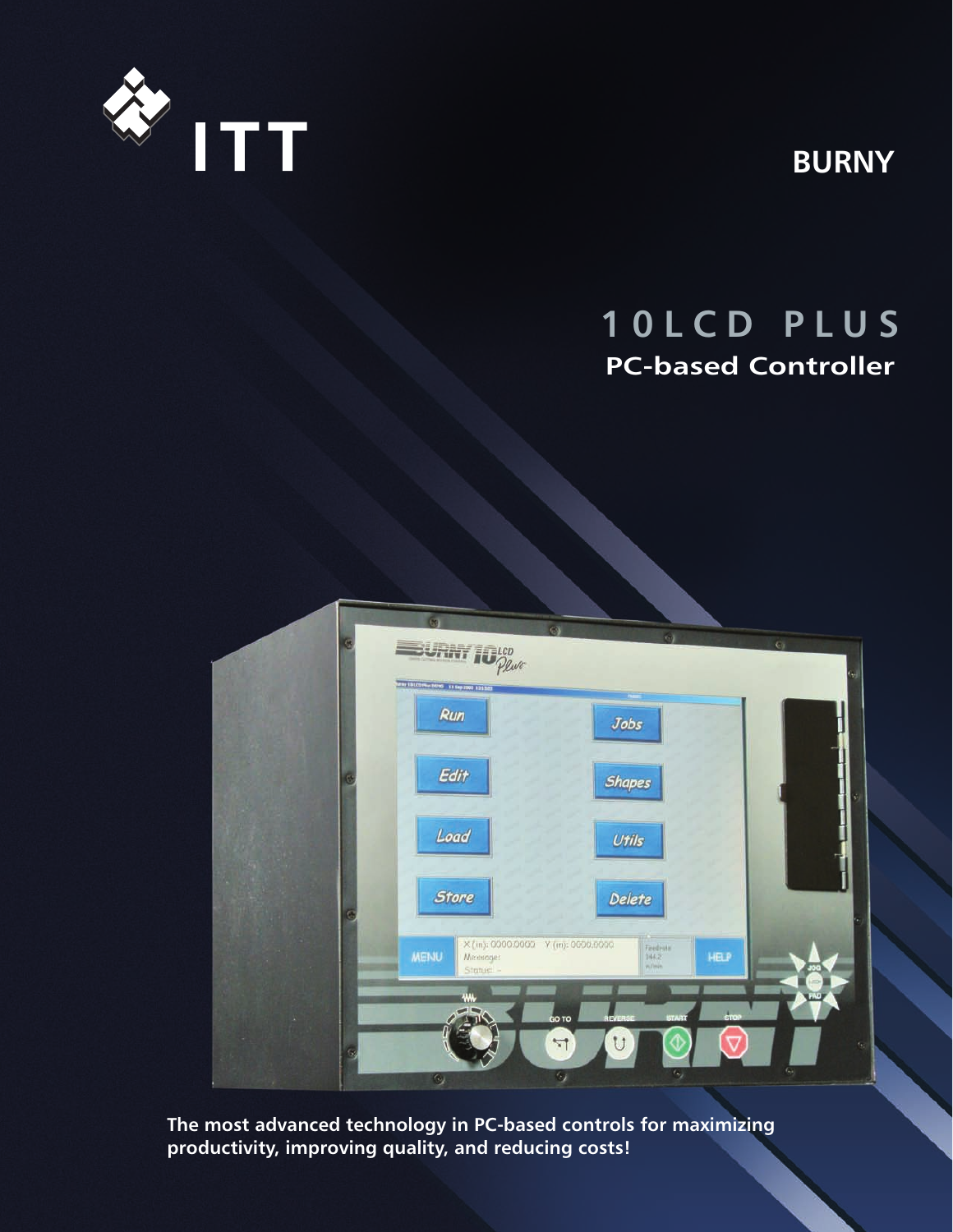## *BURNY 10LCD Plus*

The BURNY 10LCD Plus has taken the next step in PCbased motion control. Designed for multiple axis cutting machines, the Plus features the latest advances in CNC technology on a proven platform, which is engineered to increase productivity and reduce costs.

The Plus is an industrial grade PC, designed to operate in extreme shop environments where temperature and humidity extremes, metal dust, RF radiation, vibration, and constant machine movement are commonplace. It is easy to learn, easy to use, and allows multiple control and programming tasks to be completed simultaneously.

With a Windows® XP Embedded operating system, the BURNY 10LCD Plus produces extremely precise and repeatable motion control. The results are clear-the highest accuracy and the tightest tolerances-even on the most complicated parts.

The BURNY 10LCD Plus can operate any cutting machine and interfaces with virtually all processes including: oxyfuel, plasma, laser, waterjet, routers, punches, drills, knives, and markers. It is available as an upgrade to existing machines or can be delivered on a new machine. Backed by Burny's extensive staff of experienced in-house engineers and service technicians, the Plus is ready to perform in your shop today!

As the premier member of the Burny family of numerical controls, the Plus continues a 30-year history of improving productivity and increasing profits worldwide. This rich history and extensive knowledge-base uniquely positions Burny to be your total solutions provider; whether you need drive systems, AC and DC motors, gearboxes, or torch stations and height control systems. Demand Burny by contacting us today to learn more about the value that only Burny can provide.



## *STANDARD FEATURES*

#### **Large, Bright Touch Screen**

With a 15" (381 mm) industrial-grade touch screen, the Burny 10LCD Plus provides an extremely user friendly machine interface. The wide viewing angle and high resolution graphics generate a bright display even in the harshest shop floor environment, allowing operators to easily and effectively move through the menus and guide the cutting machine.

#### **Full Color, Interactive Graphic Display**

Eliminate dry runs and confirm the part program before cutting them with the Burny 10LCD Plus's full color graphic display. View the cut path in real-time and monitor cut progress (especially important with underwater plasma). Use the zoom tools to verify part spacing and eliminate wasted or unusable product.



**Full color Graphics**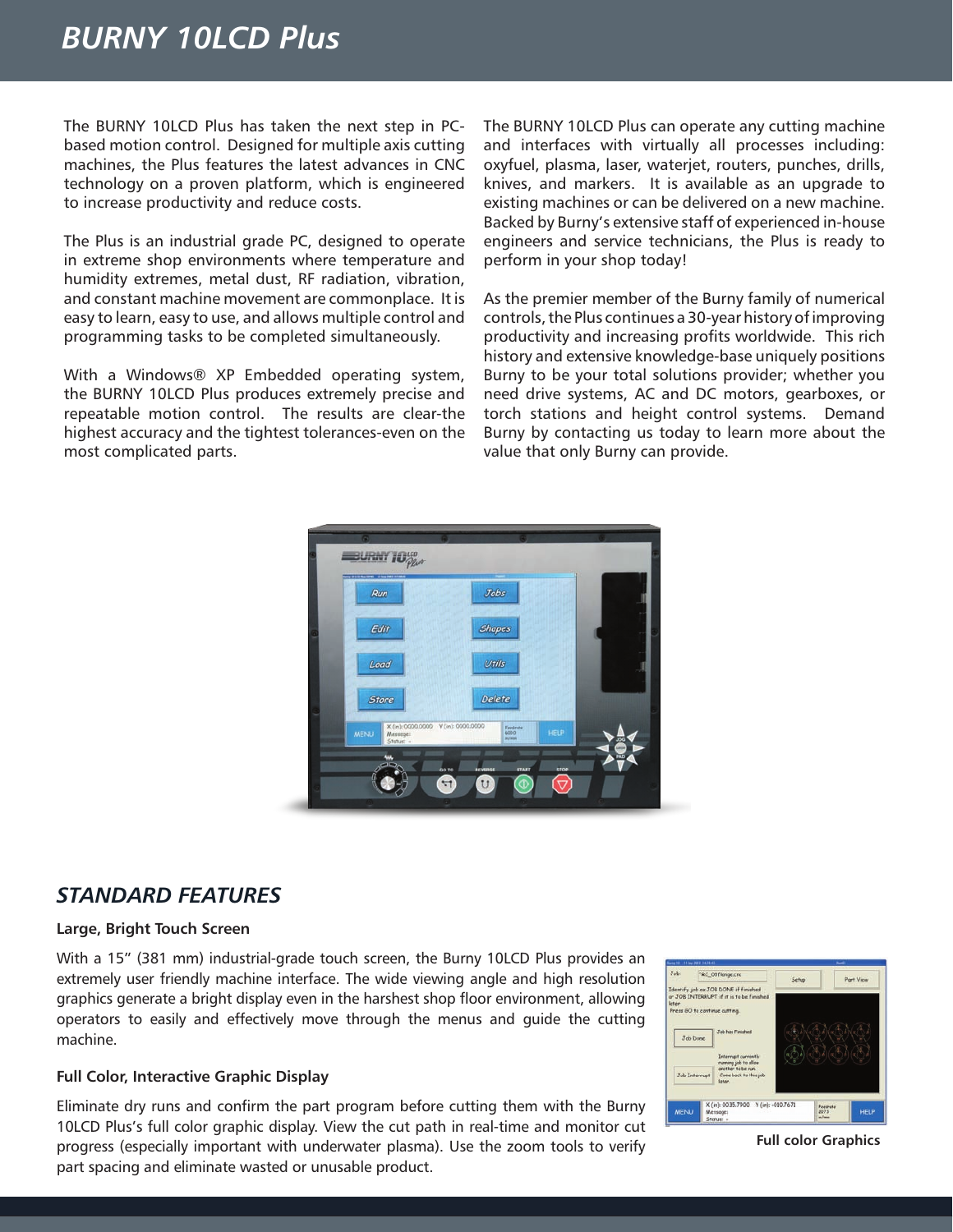

#### **Burny CAP \*1 (Custom Application Program) - optional**

Burny CAP is a soft programmable logic controller (PLC) that can be built into the Burny 10LCD Plus control to provide maximum expandability. The HMI is customizable for multiple screens and replaces the need for an external PLC. Replace expensive custom PLC touchscreens with Burny CAP for a truly integrated product. The Burny 10LCD Plus communicates with the most popular ethernet modules, has I/O and drive connectivity and supports multiple interfaces simultaneously making it the most flexible CNC platform on the market today.

#### **Advanced Plasma Process Control \*2 - optional**

The Plasma Process Wizard integrates automatic gas regulators and secondary height control remotes into a streamlined, state-of-the-art software package. Simply choose your material, thickness, and amperage right at the Burny. By sending the cut chart data to the plasma power supply from our embedded material database, all of the appropriate gas pressures, feedrates, and kerf values are adjusted to the perfect setting for that type of material making you an instant expert in plasma cutting.

#### **Advanced Command Messaging (ACM) - optional**

Superior hole capability and fully automatic plasma control is the result of Burny's Advanced Command Messaging. ACM is a series of messages that are embedded into a part program to create on the fly plasma and job setting changes. These changes can mean the difference between a good hole or bad hole and long or short consumable life.

#### **Fast DXF/DWG File Conversion**

The Burny 10LCD Plus accepts direct downloads of CAD files, which reduces the expense of thirdparty post processing software. Furthermore, the Burny 10LCD Plus can automatically assign Lead In/Lead Out positions or the leads can be assigned in the drawing.

#### **Advanced Nest Navigation**

Interrupt the current cutting routine to cut a new part, move ahead multiple pierce points, recover from cut loss, recover from power loss, change torch consumables, interrupt a long nest, jump to the end of a part or nest, reverse cutting path—all quickly done at the touch of a button without losing machine position and without scraping valuable material! Up to 18 programmable home positions can be used for multiple cutting tables, part start locations, consumable change areas, or remote park positions.

#### **True Multitasking Environment**

Increase operator productivity by performing many different tasks within the Windows® XP Embedded environment. Load a new part program, create or edit a part program, choose a new part program from the shape library, create or edit a program nest, check production messages, fill out productivity sheets, monitor consumables life—all at the same time and all while the machine is cutting!

#### **Axis Compensation - optional**

Add Axis Compensation to your Burny 10LCD Plus to remove gearbox backlash and repeatable mechanical errors in all axes including bridge bow. Reverse Axis Compensation can further increase your machine repeatability removing virtually all mechanical errors.







Plasma Process Wizard 2



Plasma Consumable 2



Shapes Library